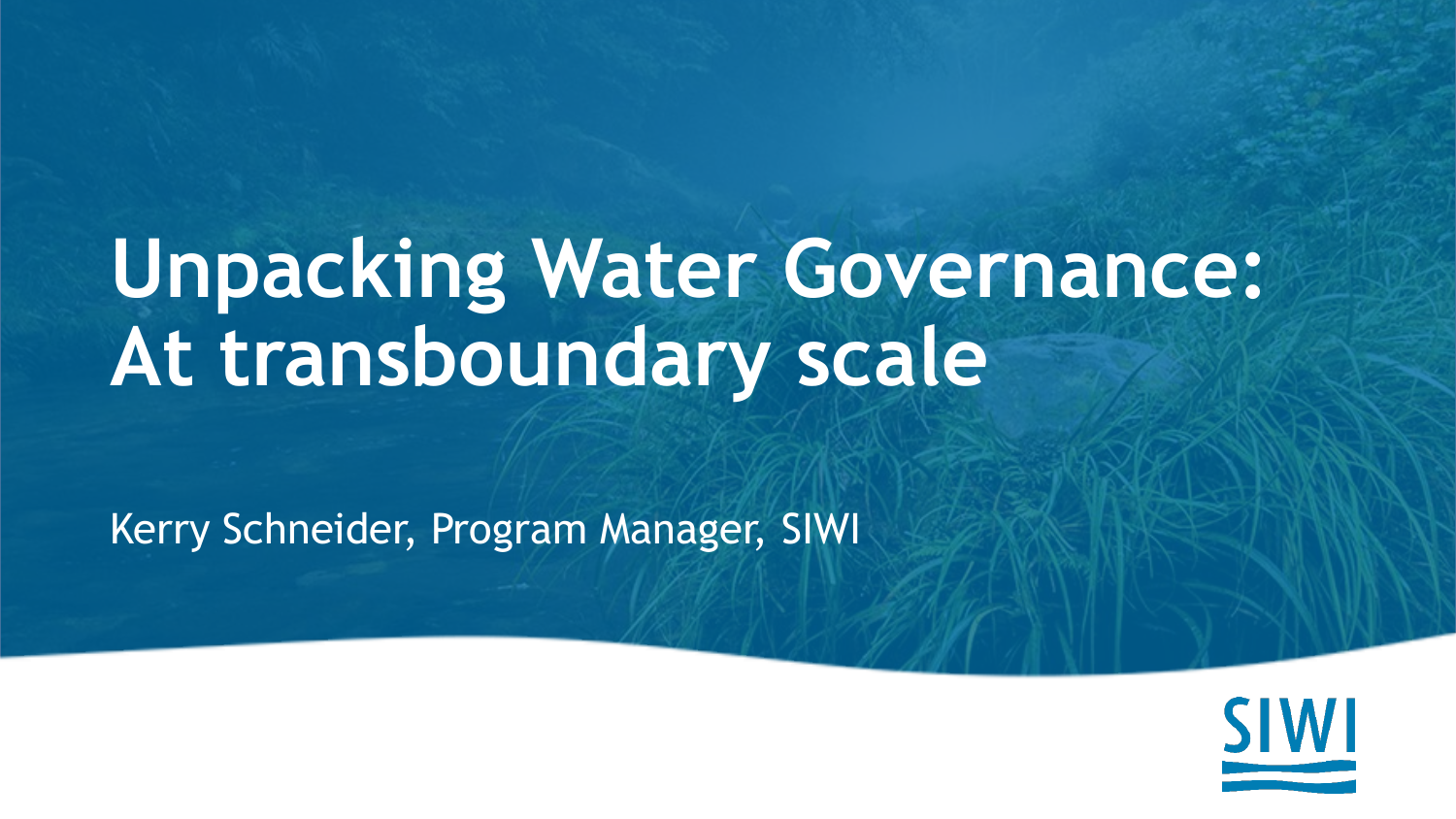#### **Transboundary Water Management: A Snapshot** *Water: a complex resource... A Nexus Approach*

#### *Rivers as Borders...*



*Upstream vs Downstream ...*







sourced from transboundary aquifer systems

considere (crossing the political boundaries of 2+ countries)

Number of river basing

310

primary source of freshwater

Nage of the world's

40%

that relies on these rivers as a

that lacks any type of cooperative management framework

60%

Natural



Social & Economic



**Cultural** 



Political

#### Transboundary river basins of the world

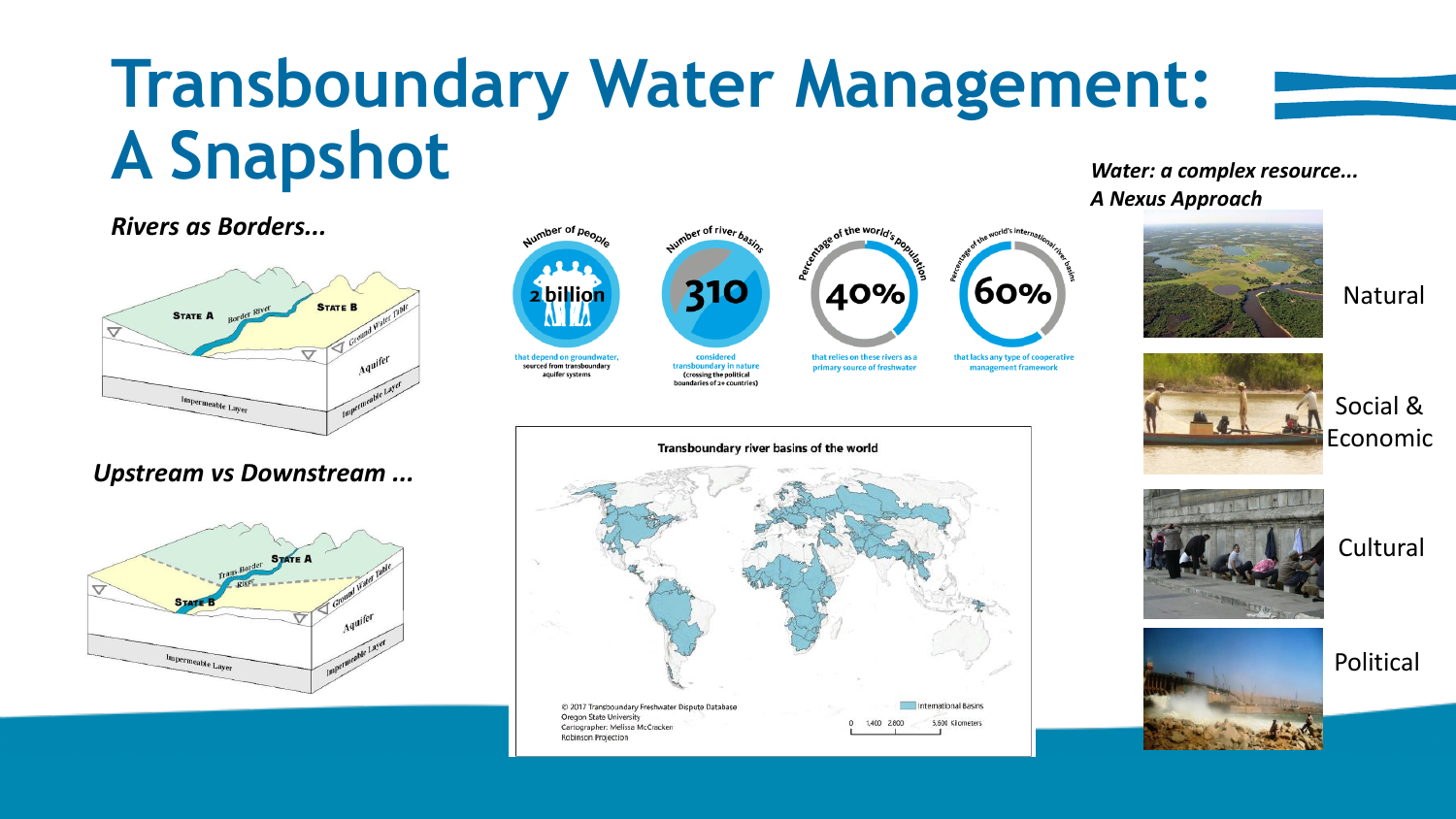#### **Water Diplomacy**

*Water diplomacy* recognizes that there are many different actors that have the ability to create solution spaces for conflicts over water and that can create windows of opportunity for cooperation over water. These actors are inclusive of government officials (state and local level), nonstate/government actors, private sector, civil society, media, and others.

Water diplomacy can help to assess and generate opportunities for cooperation in shared basins and improve water security.

Klimes, Martina and Yaari, Elizabeth. Water Security in the Middle East – Opportunities and Challenges for Water Diplomacy. Routledge Handbook on Middle East Security, Routledge, London.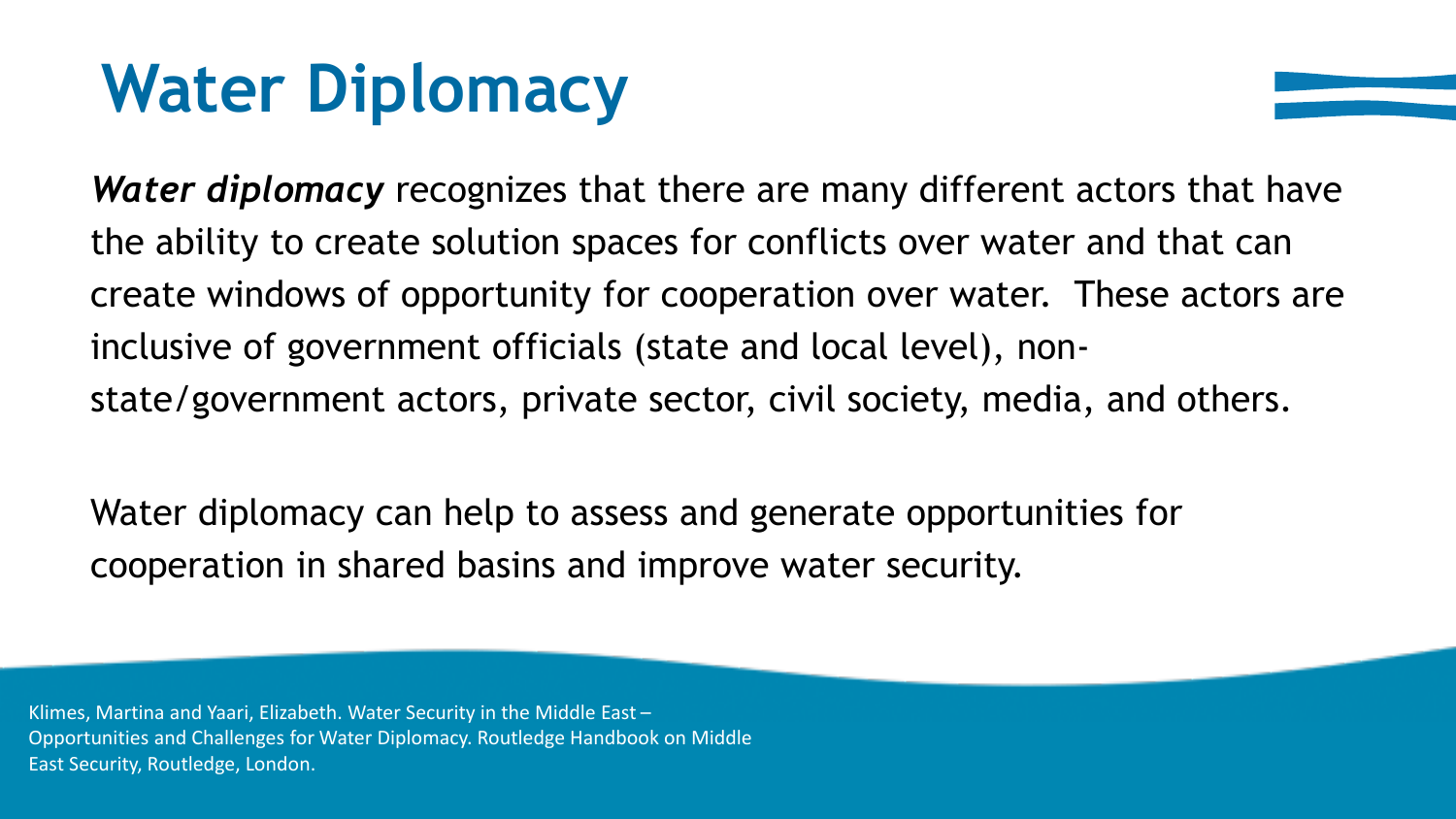### **Multi-track Water Diplomacy benefits**

- Strengthen linkages political and technical
- Problem-solving activities aimed at building relationships between parties
- Changes in attitudes, new thinking and joint ideas that can inform the official process
- Broaden the diplomatic space to engage stakeholders
- Create vision and shared understanding of technical and water related challenges and mutually beneficial solutions
- Maintain different channels of communication, options should formal relations deteriorate

Klimes, Martina and Yaari, Elizabeth. Water Security in the Middle East – Opportunities and Challenges for Water Diplomacy. Routledge Handbook on Middle East Security, Routledge, London.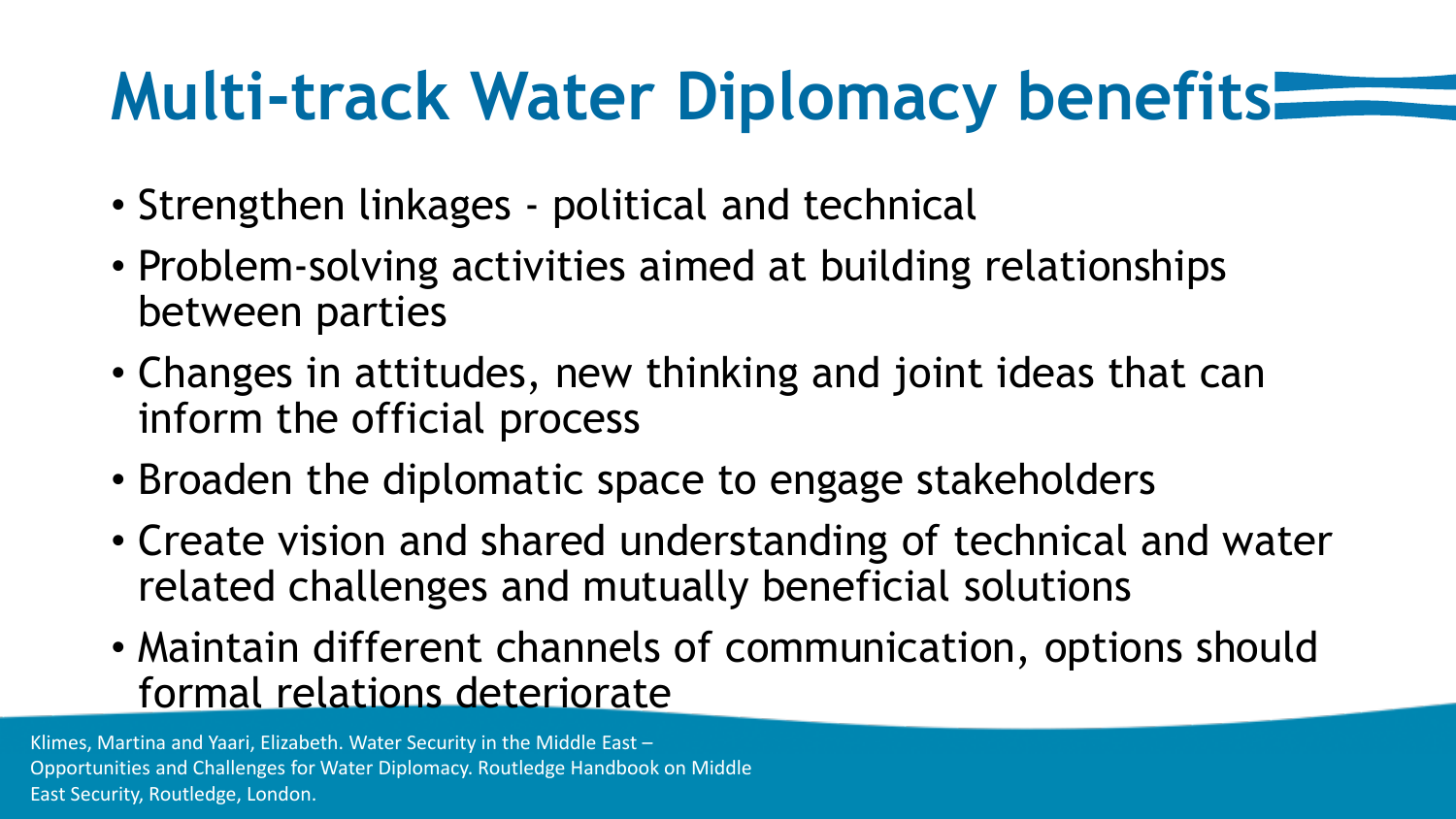## **Benefits of Participatory Governance**

- Reflect user priorities
- Local buy in and support in implemeting policies
- Inform decision making
- Early warning/ Risk identification and mitigations (quantity and quality)
- More effective implementation and improved outcomes
- Improved access to water for marginalized groups
- Improved data collection
- Strengthens the enabling environment for water infrastructure investments



(©Auja Center CGIS Programme EcoPeace, 2010)

UNDP-SIWI Water Governance Facility. *Issue sheet: Water governance*. Stockholm: SIWI.